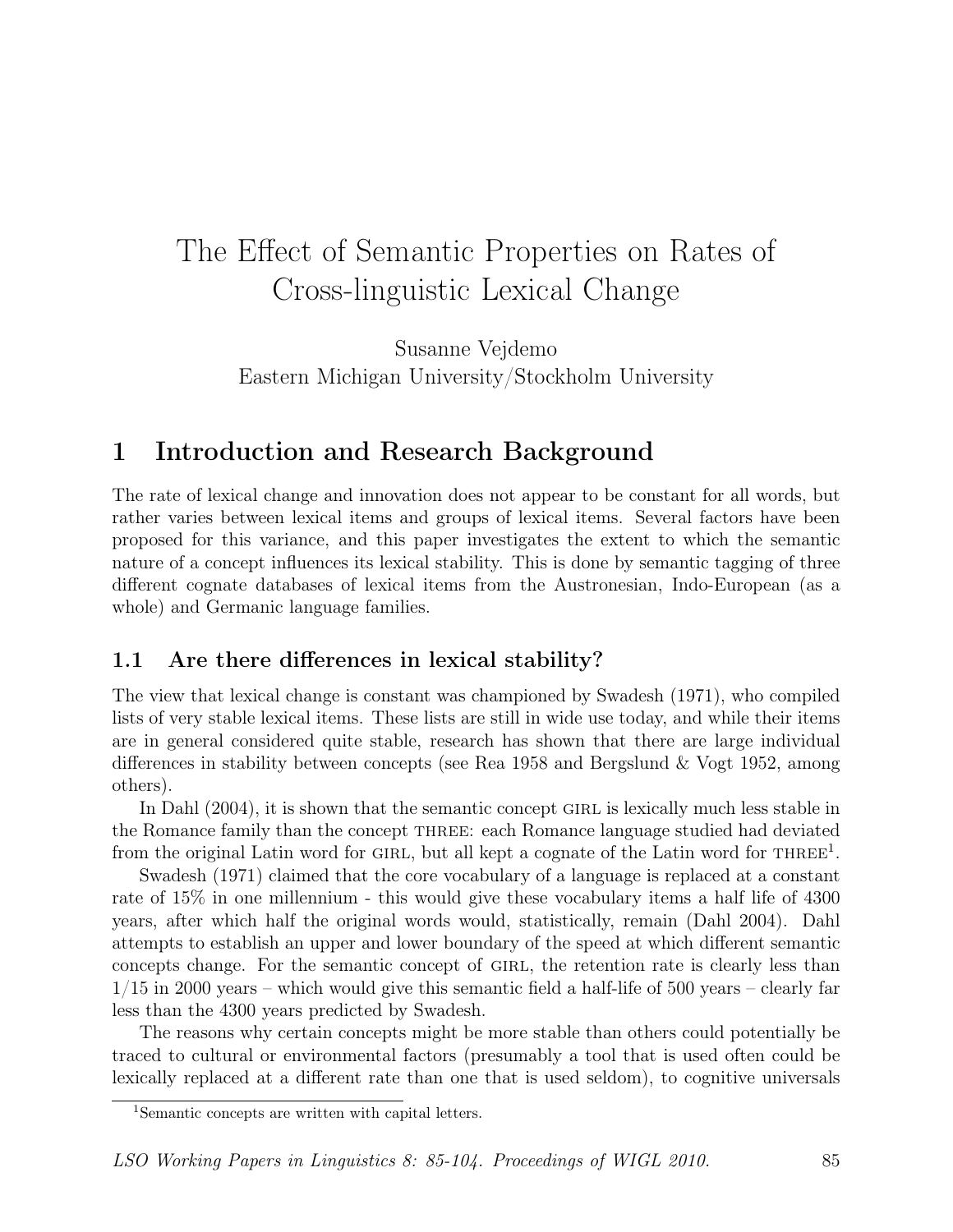(action words or object words could be treated differently by the human mind) or to linguistic universals – or indeed, any combination of the above. While I will briefly review the literature on some of the theories, my chief interest lies in mapping semantic universals: are there semantic patterns to the rate of lexical change?

### 1.2 Why are certain lexical concepts more stable than others?

Field (2002) has found that there is some semantic regularity to which kinds of words are more easily borrowed, and Nichols (2006) shows that the lexical type of a language can affect the rate of change. We also know from the study of Pidgins and Creoles that lexical change can take place very rapidly in intense contact situations. Likewise, Nettle (1999) finds that the size of a speaker community has an effect on the rate of language change: through computer simulations, he shows that smaller communities are more likely than bigger communities to have a faster rate of language change, to borrow lexical items and to produce linguistically marked structures.

Pagel et al (2007) claim that as much as 50% of the difference in the rate of lexical change can be traced to word frequency: words that are used frequently are more likely to change than words that are used seldom – the scarce words are more likely to follow established patterns, and not face innovations. They find that the half-life of a lexical item varies from 750 years for the fastest evolving words to over 10,000 years for the slowest, and that prepositions and conjunctions change the fastest, followed by adjectives, verbs, nouns, special adverbs (what, where, when, how, where, here, there and not), pronouns and finally numbers. The authors theorize that the parts of speech that seem more important to meaning (e.g. nouns and verbs) seem to change slower than less meaning-intense lexical items such as conjunctions and prepositions. Either the frequency of word use directly affects the rate at which new lexical items form, or the rate at which forms appear is the same for all concepts, but the chance that the new lexical item will be adopted by a given population is dependent on the frequency of use.

A temporally more confined look at specific lexical items shows a much more dynamic change than is first inferred from any of the time periods mentioned above. In Vejdemo (2009) I show how the semantic concepts boy and girl vary over a period of 150 years in two related languages,Swedish and Norwegian. Below is a graph of the change in Swedish for all the different lexical items in use for the concept boy during three different time periods.

One of the more interesting things that can be gleaned from the diagram is that comebacks are rare: once a word is declining in use, it will typically continue to decline. While the time depth is too small to show the birth and death of a BOY lexical item in the speaker community, it is clear that there is a constant struggle over which parts of conceptual space a certain lexical item can cover. For concepts such as boy, change is fast and one hundred years is a long period – some words can appear healthy and vibrant for a few decades, only to then disappear.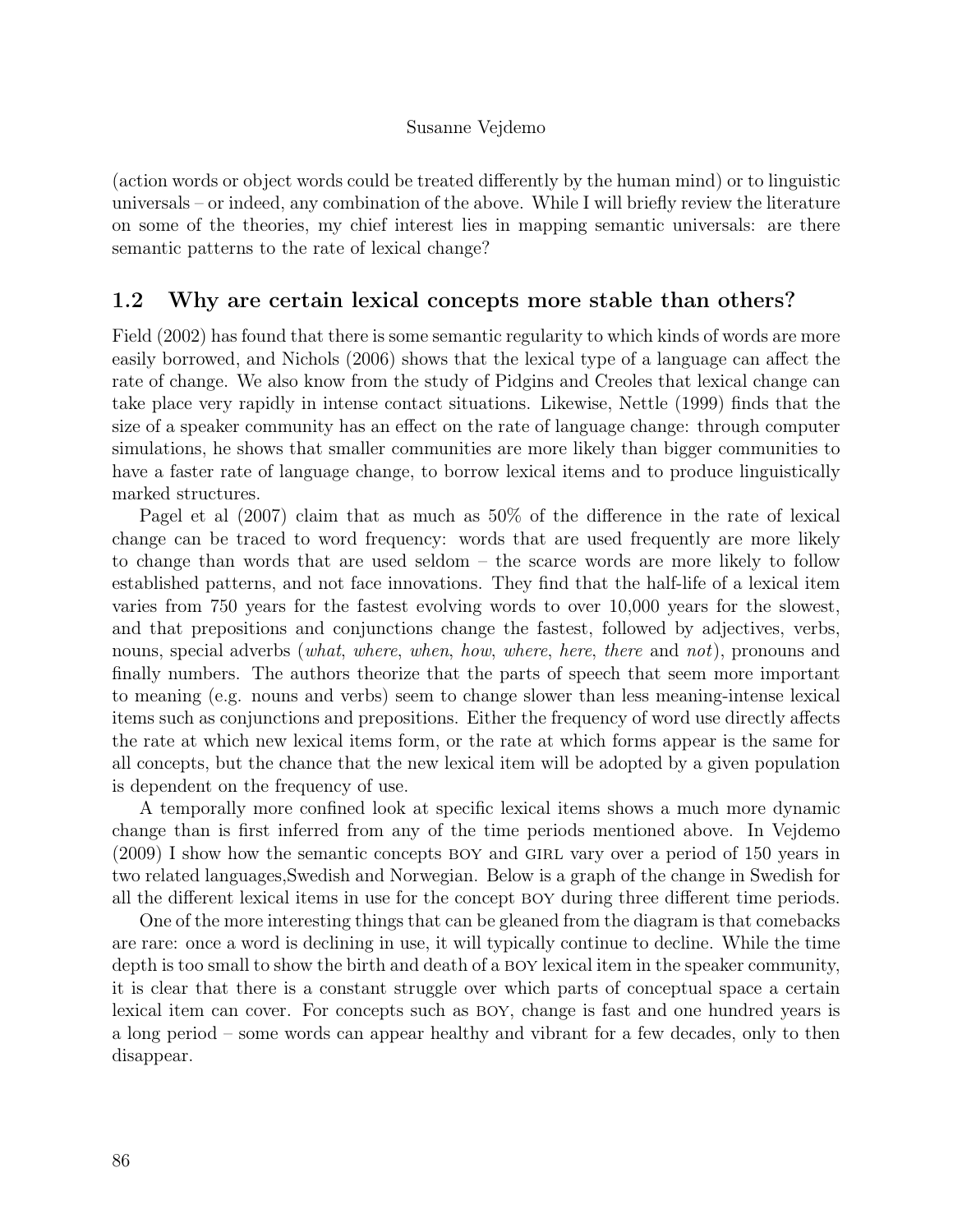

The Effect of Semantic Properties on Rates of Cross-linguistic Lexical Change

# Figure 1: lexical items for the concept boy in Swedish

## 1.3 The semantic aspect

Few studies have had a mainly semantic focus in their approach to rates of lexical change. To a certain extent, word classes can be evaluated by semantic criteria. Pagel et al (2007) suggest that the following ranking holds  $(">$ " means "more stable than"):

(1) Numbers > Pronouns > Special adverbs > Nouns > Verbs > Adjectives > Prepositions & Conjunctions

The goal of this paper is to see if there is reason to suspect that semantic properties of concepts affect their rate of lexical change – if semantically different kinds of verbs, or different kinds of nouns, show differences in behavior.

# 2 Data

I have worked with three different sets of comparative wordlists: the Dyen et al (1997) Indo-European data set, the Darling-Buck (1949) Germanic data set and the Austronesian Basic Vocabulary Database by Greenhill et al (2008).

# 2.1 The Indo-European Data

Dyen et al (1997) assembled comparative word lists for 85 languages in 95 lists. For a few languages there are several lists with data from different dialects. The word lists contain 200 concepts and are annotated with cognate information. The data was available in a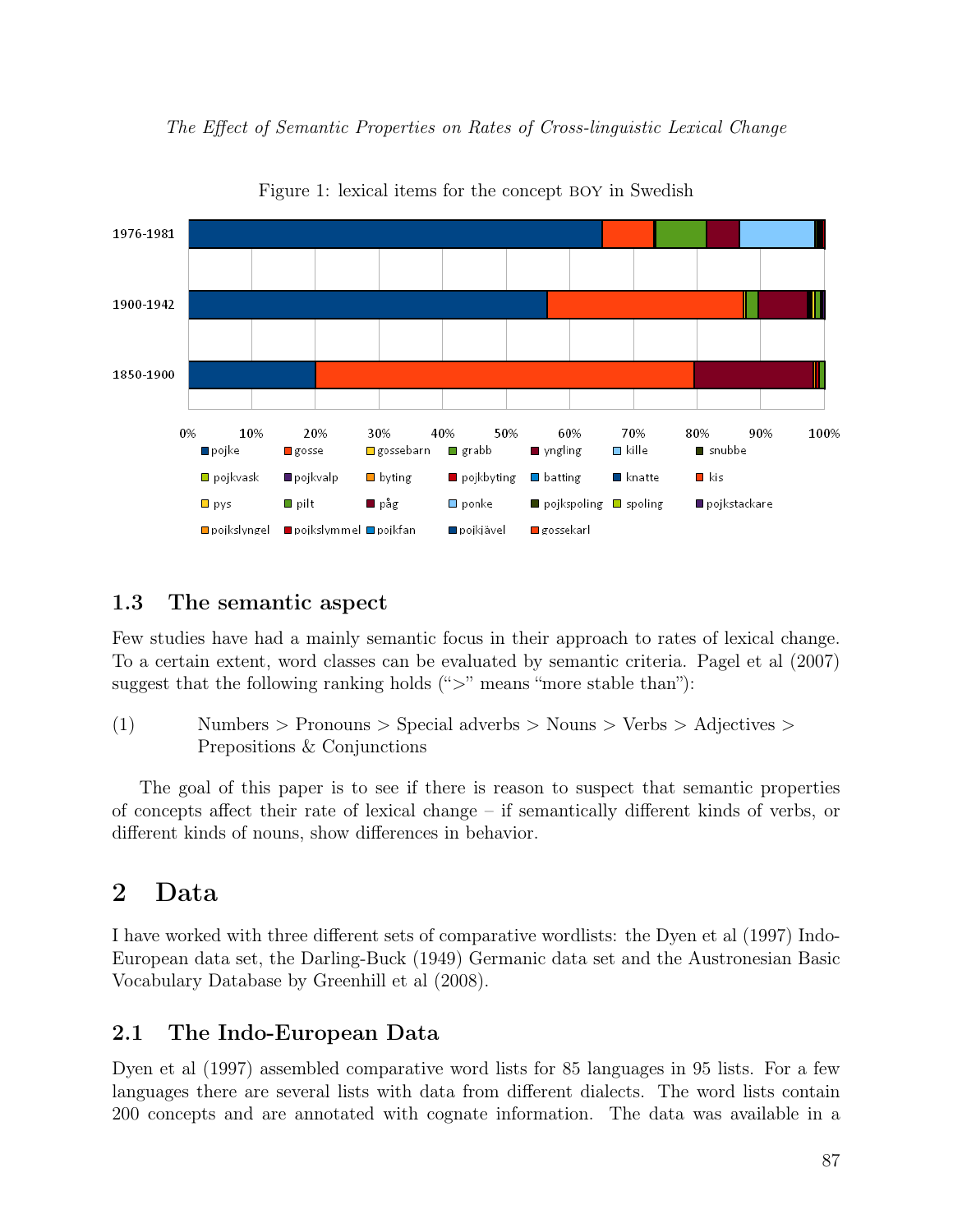tab separated values format, which after some initial cleaning could be put in a relational database. I elected to keep all the 95 language lists.

Each language list may have one or more lexical items corresponding to a certain concept. Cognate evaluations are based on the languages and not the lexical items: for a certain concept, two languages may be judged cognate or not. If two lexical items are given for a single concept, the lexical item that is most strongly related to a cognate group will determine which cognate group that concept in that language is labeled with. To quote Dyen et al (1992):

"(... ) consider meaning  $073$ , TO  $\text{HIT}$ (...) Afrikaans Slaan, Raps German ST Schlagen, Treffen Danish Ramme, Traeffe

The first two form lines are listed as 'cognate' since slaan and schlagen are judged 'cognate'. The fact that raps and treffen are 'not cognate' to one another nor to slaan and schlagen does not matter, since it is the highest degree of cognation (between SLAAN and SCHLAGEN) which is used. The last two form lines are also listed 'cognate' since treffen and traeffe are judged 'cognate'. However, the first and third form lines are listed as 'not cognate', since both SLAAN and RAPS are judged 'not cognate' with both RAMME and TRAEFFE."

This means that based on the concept to hit above, it is never examined whether the lexical item raps forms a cognate group of its own. In the other data sets, which we will discuss below, each lexical item is given a cognacy decision.

### 2.2 The Germanic Data

Darling-Buck's (1949) monumental work *Dictionary of Selected Synonyms in the Principal* Indo-European Languages is an etymological dictionary of 80 languages. I shall only use a subsection of that data; namely the wordlists for Gothic (East Germanic), Old Nordic, Danish, Swedish (all North Germanic), Old English, Middle English, New English, Dutch, Old High German, Middle High German and New High German (all West Germanic). They are all analyzed for cognates.<sup>2</sup> The comparative wordlist contains  $1053$  concepts – lack of data has unfortunately meant that for certain languages, certain concepts are not represented, but overall these exceptions are a rarity.

### 2.3 The Austronesian Data

The Austronesian Basic Vocabulary Database, ABVD, (Greenhill et al 2008) has data from more than 500 Austronesian languages on a 200-item concept list: similar to, but not identical

<sup>2</sup>The Darling-Buck (1949) data had been preprocessed and put into tables by Professor Östen Dahl at Stockholm University. I am very thankful to him for sharing these with me.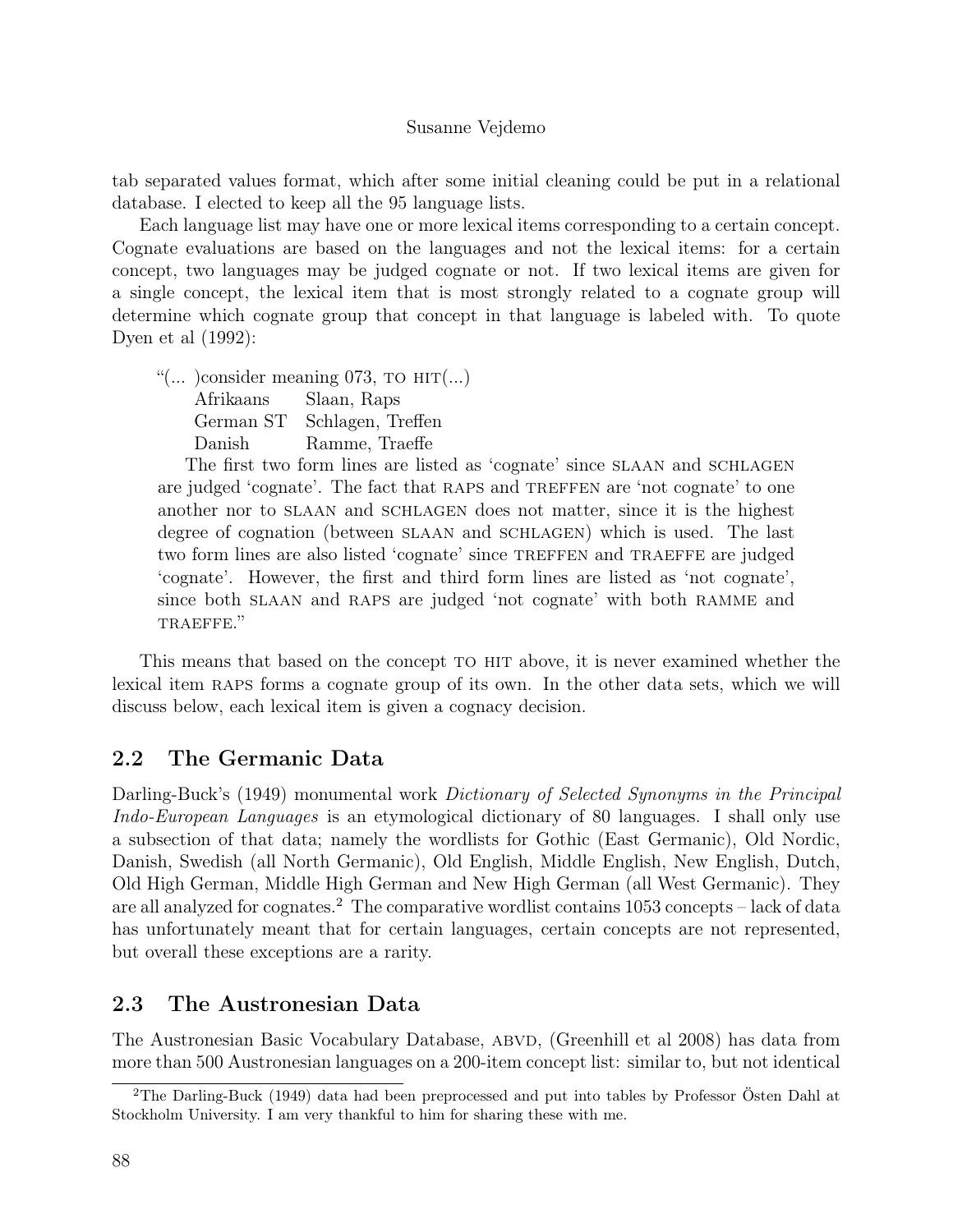to, the list used by Darling-Buck (1949) and Dyen et al (1992). Some of the concepts are represented by barely 100 lexical items in the database, others by more than 700. I was unable to gain access to the raw data, but instead used a database output of the number of cognates for each concept, graciously provided to me by the ABVD research group. Each lexical item is labeled as belonging to a certain set of cognates. For instance, we see in Table 1that there are 98 lexical items associated with the concept fifty, and that these 98 items are distributed over 4 cognate sets (of which one only has a single member).

| Greenhill et al (2008) - Austronesian |                       |       |                                                        |  |  |  |
|---------------------------------------|-----------------------|-------|--------------------------------------------------------|--|--|--|
| concept                               | cognate set   lexical |       | total $\#$ of lexi-                                    |  |  |  |
|                                       |                       | items | $\left  \right $ in $\left  \right $ cal items for the |  |  |  |
|                                       |                       | set   | concept                                                |  |  |  |
| Fifty                                 |                       |       | 98                                                     |  |  |  |
| Fifty                                 | $\overline{2}$        | 38    | 98                                                     |  |  |  |
| Fifty                                 | 3                     |       | 98                                                     |  |  |  |
| Fifty                                 |                       | 55    | 98                                                     |  |  |  |

| Table 1: The concept FIFTY |  |  |  |
|----------------------------|--|--|--|
|----------------------------|--|--|--|

# 3 Methods

I have placed the data from all three sources listed above into different tables in a single relational database, making it possible to run queries over all the data. An inherent problem is the different sizes and scopes of the data sources: The languages in Darling-Buck (1949) are a subset of those in Dyen et al (1992), but with more than 800 additional concepts, and possibly with different cognate decisions and lexical items entered. There is also the problem that Greenhill et al (2008) and Darling-Buck (1949) have cognate decisions for every single lexical item, whereas Dyen et al (1992) only have one cognate decision per language and concept (based on which cognate group best fits).

In addition, it is always questionable how correct the data is, when working with comparative word lists. Returning to the detailed history of lexical items for boy in Swedish (Vejdemo 2009), we saw more than 26 lexical forms listed for the concept boy in Swedish during the last 150 years. This can be contrasted with the two lexical items listed for Swedish in Dahl: "gosse" and "pojke". Looking for a silver lining in this, we can at least say that the bad data might hide semantic categories from us, but any recurrent patterns of semantic categories that do show up despite of this noise should be quite strong.

### 3.1 Cognates and concepts

While there is no published reasoning behind the cognate decisions in the three databases, the general process of cognate judgments is explained below. Table 2 shows an example from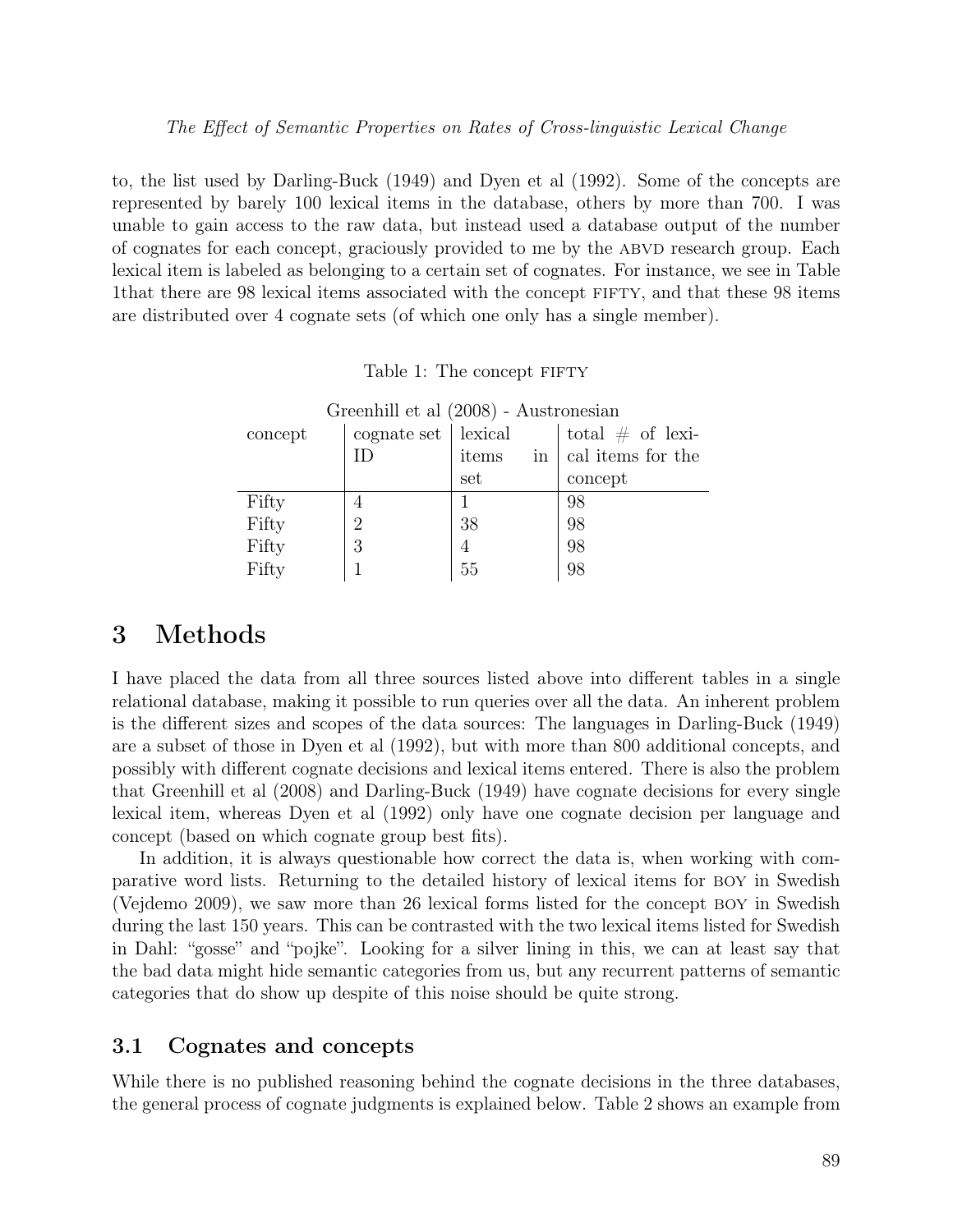the comparative wordlists in Darling-Buck (1949). The columns represent the languages and in the second row we see the lexemes for the semantic concept GIRL.

| Concept   | Goth | ON                         | Dan  | Sw             | OE     | ME         | NE           | Du     | <b>OHG</b> | MHG   | <b>NHG</b> |
|-----------|------|----------------------------|------|----------------|--------|------------|--------------|--------|------------|-------|------------|
| GIRL      | mawi | mær,                       | pige | flicka         | mæzden | maid,      | girl,        | meisje | magad      | maget | mädchen    |
|           |      | stūlka                     |      |                |        | maiden,    | maid,        |        |            |       |            |
|           |      |                            |      |                |        | girle,     | lass         |        |            |       |            |
|           |      |                            |      |                |        | lasce      |              |        |            |       |            |
| cognates? |      | $\overline{2}$<br><b>L</b> | 3    | $\overline{4}$ |        | 1, 1, 5, 6 | $\partial$ . |        |            |       |            |
|           |      |                            |      |                |        |            | n            |        |            |       |            |

Table 2: GIRL in Germanic

If one were to take the highest number in the third row, one could say that it represents the stability of the lexical item. For GIRL, the number would be 6: we have discovered 6 words that represent GIRL, i.e. 6 different kinds of cognate classes. Compare GIRL to THREE below:

Table 3: THREE in Germanic

| Concept   | Goth ON     | Dan   Sw |     | ОE                    | MЕ   | NE         | Du | OHG MHG NHG |             |      |
|-----------|-------------|----------|-----|-----------------------|------|------------|----|-------------|-------------|------|
| THREE     | Þreis  Þrir | ' tre    | tre | $\rm{Pr}\bar{\rm{i}}$ | thre | three drie |    | drī         | $dr\bar{1}$ | drei |
| cognates? |             |          |     |                       |      |            |    |             |             |      |

This indicates that GIRL is lexically less stable than THREE in these languages: THREE has changed less often in the Germanic family.

### 3.2 Average number of cognates

We can compare the following figures for number of different cognates for woman and three: In all three data sources, we see that woman has more cognates than three. We could say that THREE > WOMAN  $(\lq\lq$ <sup>"</sup> means: is more stable than/less likely to change than). The number of cognate classes divided by the number of language varieties gives us an average number of cognates per concept.

Unfortunately, it is impossible compare the averages directly. We do not know that three (avg. 0.091) in Darling-Buck (1949) is less stable than three in Dyen et al (1997) (avg. 0.011); after all, in both cases there is a single cognate class for all languages. It is indeed more noteworthy that there would be a single cognate class among 95 language varieties (in the case of the Indo-European data) than among 11 (the Germanic family), but from this we cannot draw the conclusion that THREE is less stable in the earlier dataset. Any attempt to normalize the numbers between the data is going to produce problems with extreme values, where (almost) all languages have the same cognate or where (almost) all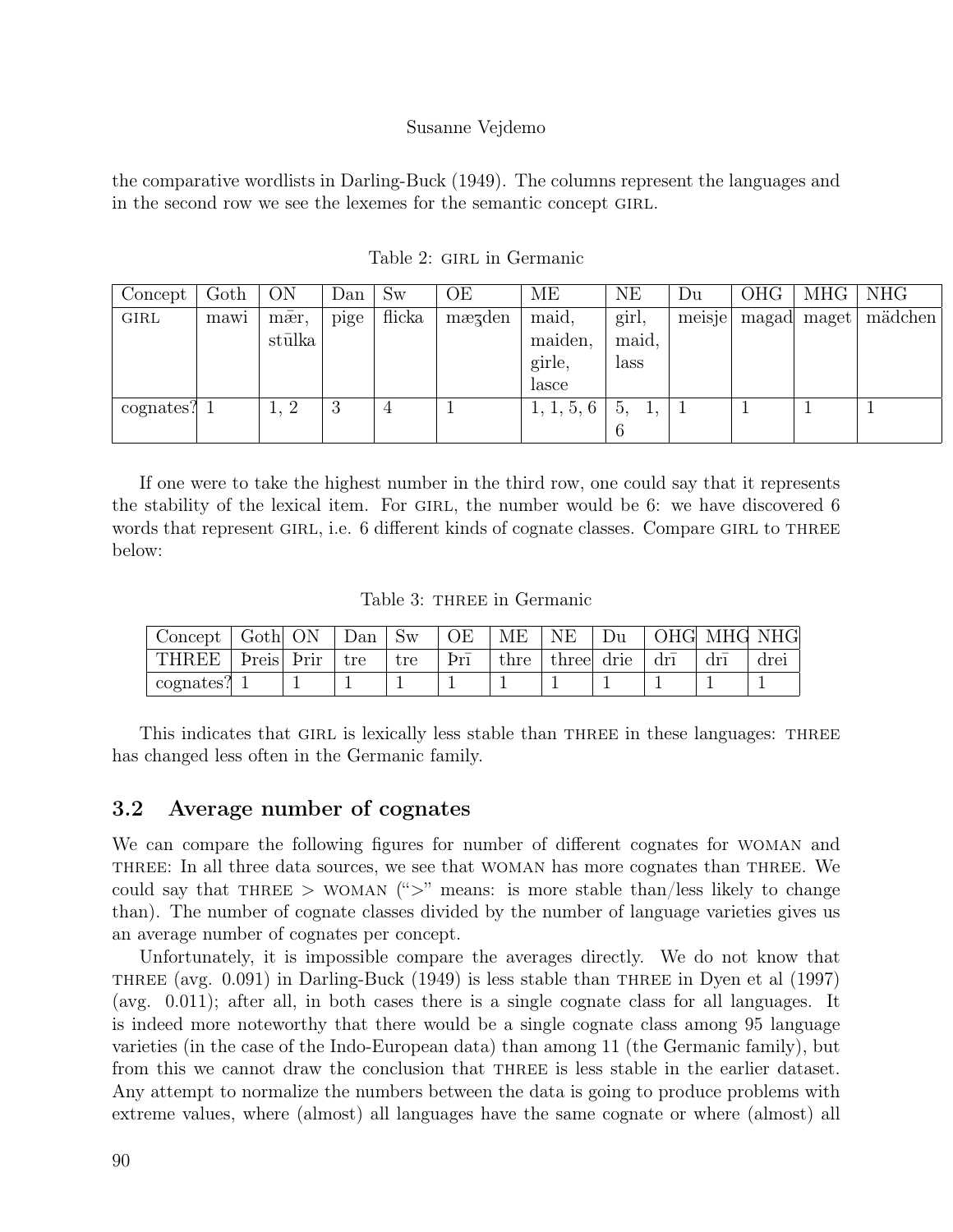languages have a number of different cognates. What we can do is say that the stability ranking of THREE is the same in all three databases compared to the ranking of WOMAN.

| Darling-Buck $(1949)$ – Germanic |         |                   |       |  |  |  |
|----------------------------------|---------|-------------------|-------|--|--|--|
| Concept                          | Cognate | Number of Average |       |  |  |  |
|                                  | Classes | Languages         |       |  |  |  |
| WOMAN                            | .,      | 11                | 0.460 |  |  |  |
| <b>THREE</b>                     |         |                   | 0.091 |  |  |  |

Table 4: WOMAN and THREE in Germanic

#### Table 5: woman and three in Indo-European

| Dyen et al $(1992)$ – Indo-European |                             |                   |       |  |  |  |
|-------------------------------------|-----------------------------|-------------------|-------|--|--|--|
| Concept                             | Cognate                     | Number of Average |       |  |  |  |
|                                     | $\overline{\text{Classes}}$ | Languages         |       |  |  |  |
| WOMAN                               | 30                          | 95                | 0.315 |  |  |  |
| <b>THREE</b>                        |                             | 95                | 0.011 |  |  |  |

Table 6: WOMAN and THREE in Germanic

| Greenhill et al $(2008)$ – Austronesian |                             |                   |       |  |  |  |
|-----------------------------------------|-----------------------------|-------------------|-------|--|--|--|
| Concept                                 | Cognate                     | Number of Average |       |  |  |  |
|                                         | $\overline{\text{Classes}}$ | Languages         |       |  |  |  |
| <b>WOMAN</b>                            | 100                         | 572               | 0.175 |  |  |  |
| <b>THREE</b>                            | 10                          | 498               | 0.133 |  |  |  |

In Section 4 (tables 7, 8 and 9), I will show the word classes and their average number of cognates per language. The fact that the Darling-Buck (1949) data goes from 0.3 to 0.6 whereas the others do not top 0.4 is of course due to their relative sizes; only the ranking, not the numbers, can be compared between language families. It should also be noted that is it perfectly possible for the average to exceed 1: if each language has two lexical items for a concept, and all these are non-cognates with each other, then the average would be  $(2x)/x = 2.$ 

After consultation with experimental linguists and statisticians<sup>3</sup>, it has become apparent that the small sample sizes and complicated nature of the query – involving comparison of averages between disparate data from different sources of different sizes – necessitates a level of statistical analysis which is not feasible given the scope and time frame of the current

<sup>3</sup>Thanks to Gustav Rydevik and Thomas Hörberg for invaluable assistance with this matter.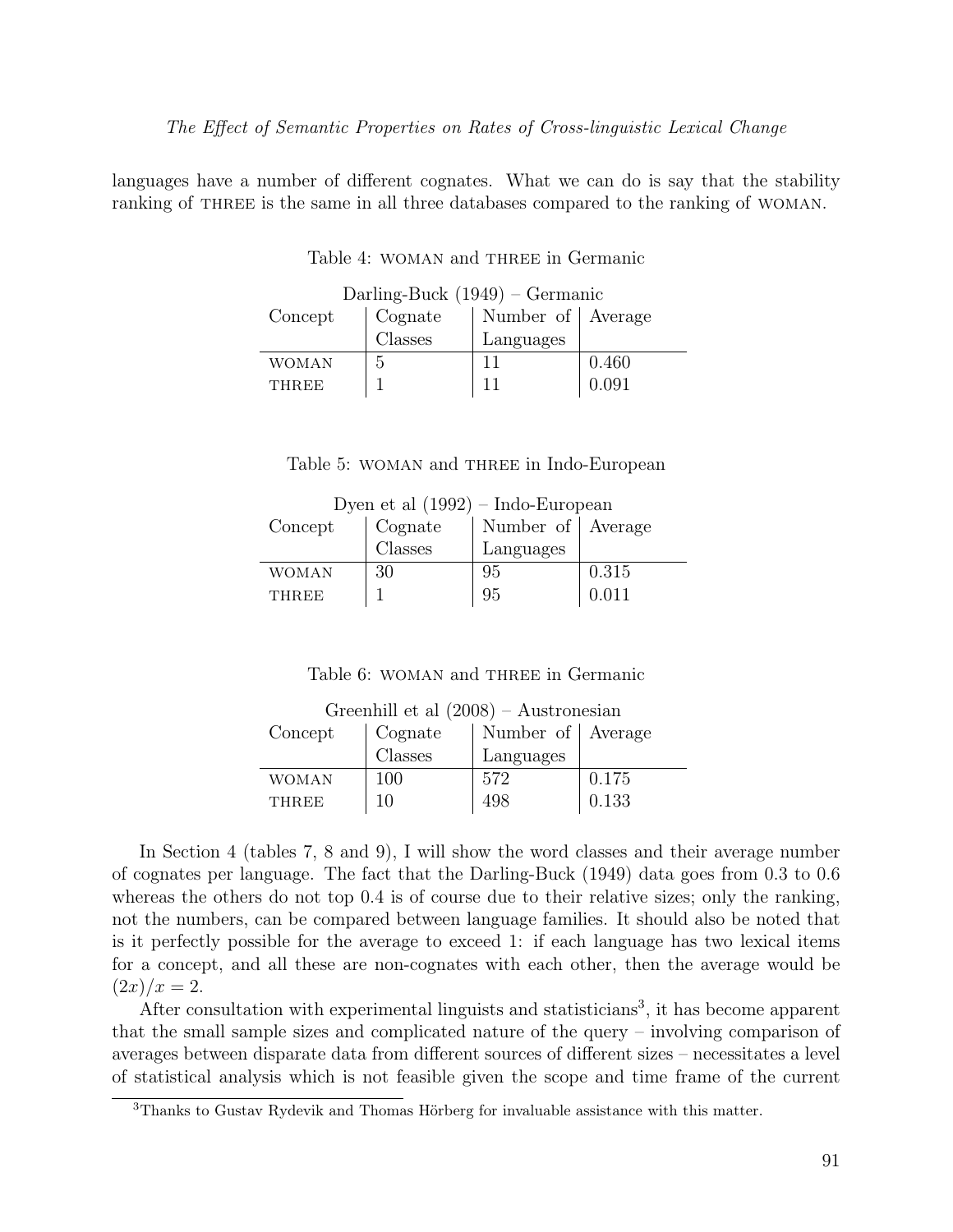research project. This paper will only investigate the general usability of the method of using cognate decisions for large amounts of languages to gauge lexical stability, and lay the groundwork for future studies.

An inescapable problem with the datasets is the pre-selected nature of the data. The concepts were selected for inclusion in the data sources based on the fact that they were considered by Swadesh (1971) as very basic, and are thus not a representative sample of language use in general. This will not affect comparison between individual concepts (such as woman and three above) nor groups of semantically similar concepts (such as a comparison between the lexical stability of kin-terms versus other terms for humans), but can affect comparisons between word classes. We know only that the nouns and verbs included are very stable, but nothing about which level of stability other nouns and verbs have. However, since one of the fundamental ways the data is organized is in word classes, I still include a comparison of the relative lexical stability of different word classes in the text below, though the comparisons of real interest will be the ones between semantically similar kinds of concepts, such as different types of nouns, rather than between nouns and verbs or nouns and adjectives.

# 3.3 Semantic Tagging – a "bootstrap" method of semantic categorization

A fundamental assumption in this study is that if semantically similar concepts behave the same when it comes to lexical stability, this is reflected in the average number of cognates they have. The reason that certain kinds of similarity (such as being of the same color, as are BLOOD and STRAWBERRY) might not show any such patterns, while other kinds (such as being reference to temporal units, like DAY and SUMMER) is on the outset treated as unknown, but if the same semantic groups rank the same in several different languages families, this fact is assumed to have meaning and not be a random event. It should reflect some underlying reason why this group of words behaves in the same way. When a collection of concepts behaves similarly in many different language families, but has no semantic similarity, the reason might be any of a number of non-semantic factors, such as word frequency of use (see Pagel et al 2008) or an underlying semantic similarity that has not been discovered yet. Likewise, concepts that would have similar rates of lexical change because of semantic similarity might have this obscured by other factors also affecting rate of lexical change.

Pagel et al (2008) have already performed statistic analysis on the individual items in Dyen et al (1992) to find their lexical change ranking. By semantically tagging the databases, I shall go further and see if it is possible to find patterns of lexical stability not just for lexical items – or for word classes – but also for semantic groups. Semantic tagging of lexical databases usually follows a semantic taxonomy. I have based mine loosely on Willners (2001). Any semantic taxonomy is a crude tool, likely to miss important semantic nuances. Therefore it is important to complement the top-down taxonomy approach with bottom-up data-based semantic categorization.

If semantic categories are important in lexical change, then semantically similar words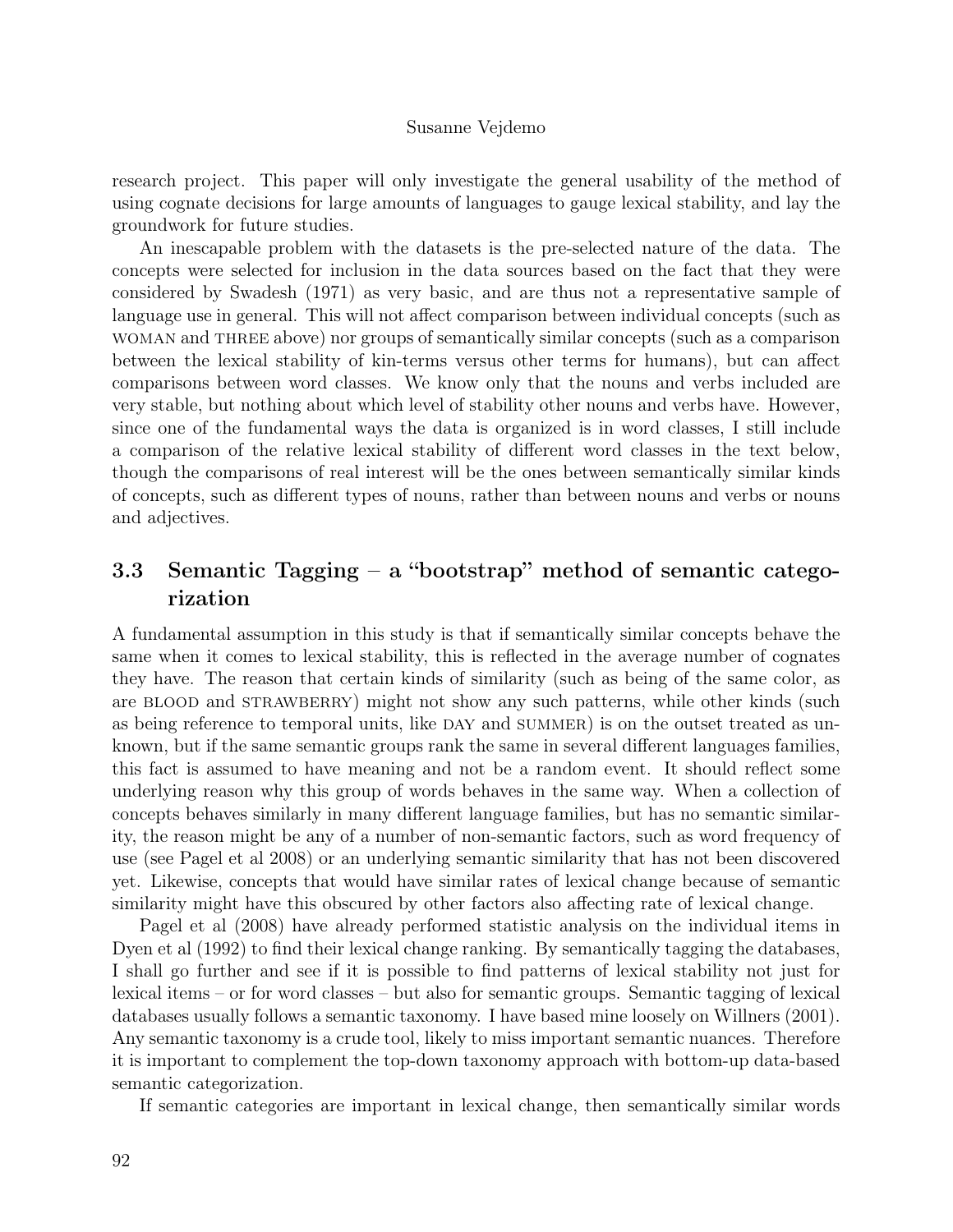should change according to similar patterns. Some of these patterns intuitively suggest themselves: it might be worthwhile to look for differences between words for temporal actions and words for objects and ideas. But by looking at which words actually behave similarly, rather than which "should" behave similarly (according to taxonomic ideas), new important categories can be discovered. As we shall see presently, in Indo-European there is a tendency for body parts corresponding to the five basic senses to be among the most stable body concepts, creating a subcategory motivated by the patterns in the data.

The top-down, bottom-up approach can often lead to productive groups: my decision to collapse the two semantic groups that had originally been postulated (Fauna and Flora) led to a much more consistent ranking of relative lexical stability in all data sources. However, the approach will also fail to find patterns for many sets of concepts that seem semantically related. Words connected to religion (temple, ghost, god) can certainly be seen as a semantic group, yet for the purposes of lexical stability they do not act as one, since there is no consistent similarity in the average number of cognate classes for these words. Why certain semantic groups, such as number concepts, behave similarly while other groups, such as religious concepts, do not is one of the fundamental questions of lexical semantics. This approach rests on the assumption that the number of cognates is indicative of degree of lexical stability, and on the researcher being able to find semantically similar groups of concepts that are also similar in their rate of lexical stability, and contrast these with other such groups.

# 4 Results

Some of the more traditional ways of distinguishing word classes are by morphosyntactic or semantic means. One of the first experiments I did with the data was to categorize the concepts into word classes. Since the concepts are written in English, it is hard not to take the morphological form into account when doing such a classification. In a language where concepts such as green or hungry are typically verbs, their cognates would still be labeled adjectives in all data sources. This will have to be kept in mind as we proceed.

The three main categories that emerge (a small number of concepts that I was unable to tag with a word class are omitted) are nouns, adjectives and verbs, in the ranking in (2):

```
(2) Noun > Adjective ? > Verb
```
While the same ranking holds in all three datasets, the difference between adjectives and verbs is quite slim. A clearer division can be spotted between nouns on the one hand and adjectives/verbs on the other.

Adverbs are also a large group in the Darling-Buck (1949) data, but the actual concepts in this category do not at all match the concepts in the adverb categories in the Dyen et al (1992) and Greenhill et al (2007) data. No attempt to further subdivide the adverb category led to any viable semantic classes that were distinguished from the other adverbs in terms of lexical stability. No doubt more work could be done on this.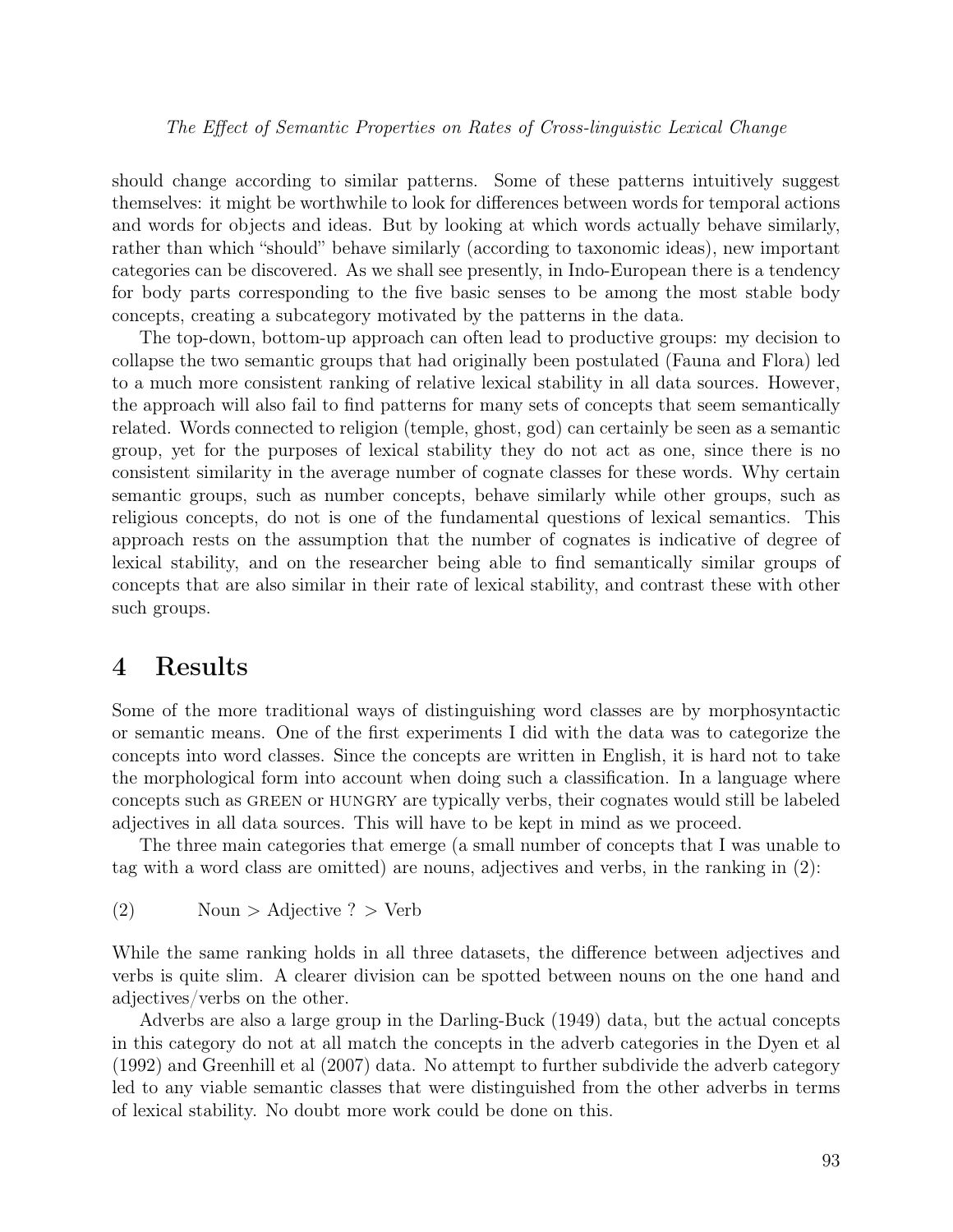Overall, this is in line with the data from Pagel et al (2008), regarding the relative stability of word classes. This was expected for the Indo-European database (and, by extension, also from the Darling-Buck 1949 data), since Dyen et al (1992) was the main data source for that article, but not necessarily from the Greenhill et al (2007) Austronesian data.

| Darling-Buck $(1949)$ – Germanic |     |  |  |  |  |
|----------------------------------|-----|--|--|--|--|
| Average                          | #   |  |  |  |  |
| 0.6598                           | 12  |  |  |  |  |
| 0.5232                           | 272 |  |  |  |  |
| 0.5115                           | 4   |  |  |  |  |
| 0.5096                           | 121 |  |  |  |  |
| 0.467                            | 726 |  |  |  |  |
| 0.2888                           | 8   |  |  |  |  |
|                                  |     |  |  |  |  |

Table 7: Word classes in Germanic

|  |  |  |  |  | Table 8: Word classes in Indo-European |
|--|--|--|--|--|----------------------------------------|
|--|--|--|--|--|----------------------------------------|

| Dyen et al $(1992)$ | - Indo-European |    |
|---------------------|-----------------|----|
|                     | Average         | #  |
| Conjunction         | 0.3509          | 3  |
| Determiner          | 0.3368          | 4  |
| Preposition         | 0.3333          | 3  |
| Verb                | 0.291           | 56 |
| Adjective           | 0.278           | 32 |
| Noun                | 0.2378          | 79 |
| Adverb              | 0.2342          | 4  |
| Pronoun             | 0.1474          | 8  |
| Interrogative       | 0.1246          | 6  |
| Pronoun             |                 |    |
| Number              | 0.02            | 5  |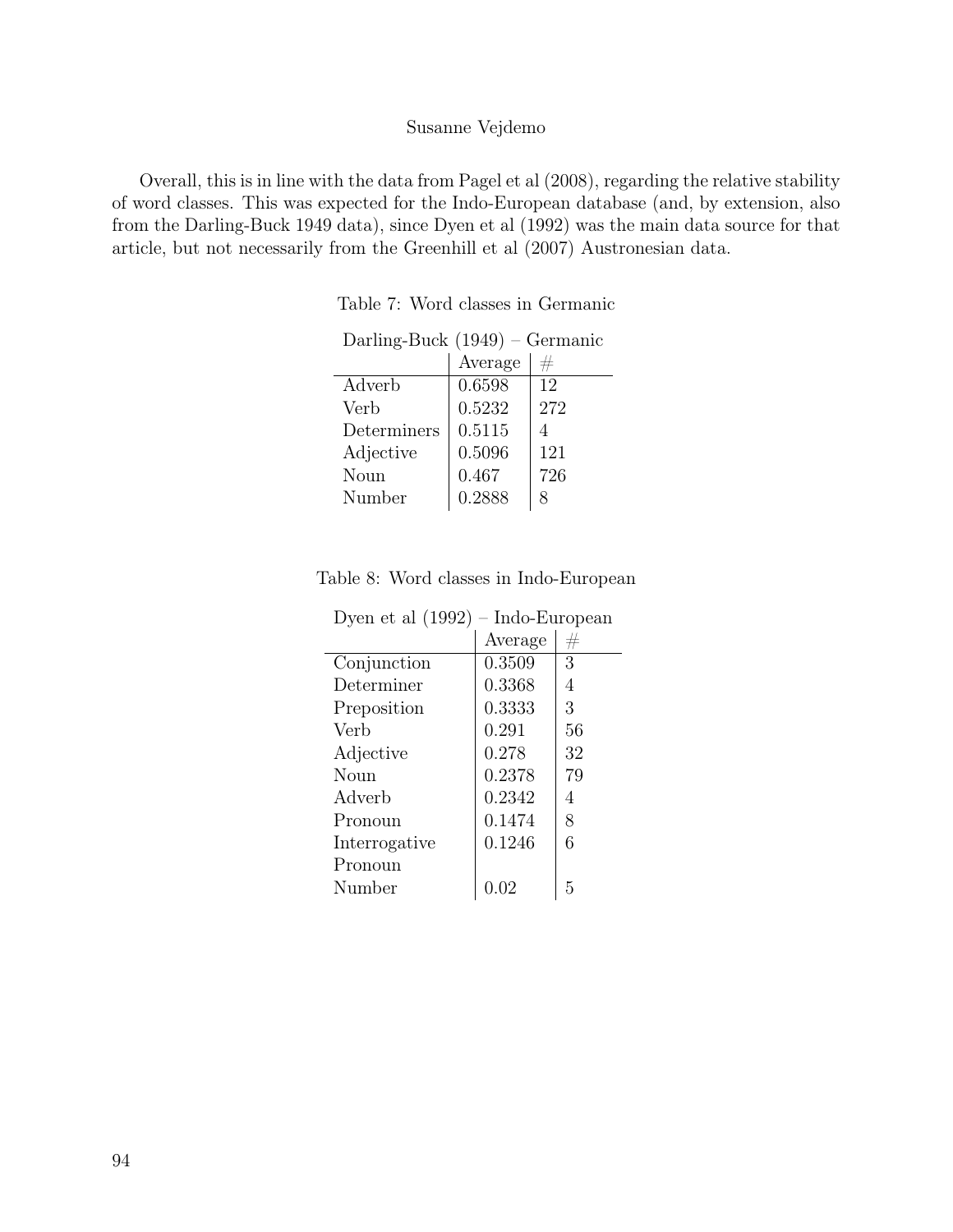|               | Average | $^{\#}$ |
|---------------|---------|---------|
| Adverb        | 0.3383  | 3       |
| Demonstrative | 0.2262  | 1       |
| Pronoun       |         |         |
| Verb          | 0.1913  | 61      |
| Adjective     | 0.1912  | 33      |
| preposition   | 0.1769  | 4       |
| Pronoun       | 0.1618  | 12      |
| Noun          | 0.1419  | 80      |
| Conjunction   | 0.1104  |         |
| number        | 0.1024  | 14      |

Table 9: Word classes in Austronesian

Greenhill et al (2008) – Austronesian

### 4.1 Abstract and Concrete Nouns

Let us now turn to more semantically defined categories. If we look at the noun group and divide it into abstract and concrete concepts – those without and with extension in the real world – we find the following in Darling-Buck  $(1949)$ :

(3) Concrete > Abstract

The other databases do not have enough abstract concepts in their word list to test for differences between Abstract and Concrete Nouns.

| Darling-Buck $(1949)$ – Germanic |                         |                |  |  |  |
|----------------------------------|-------------------------|----------------|--|--|--|
|                                  |                         | Average $  \#$ |  |  |  |
|                                  | Abstract   0.5784   196 |                |  |  |  |

Concrete  $\vert 0.4258 \vert 530$ 

Table 10: Abstract and Concrete Nouns in Germanic

### 4.1.1 Abstract Nouns

For the Germanic data, five subgroups can be detected that are both semantically cohesive and act similarly when it comes to lexical stability:

(4) Spatial Concepts > Time Concepts > Abstract Objects > Emotion Concepts > Activity Concepts

The Abstract Objects are the largest group, from which the other four have been separated. Some examples of the other groups are, of Spatial Concepts SOUTH, BOTTOM and EDGE;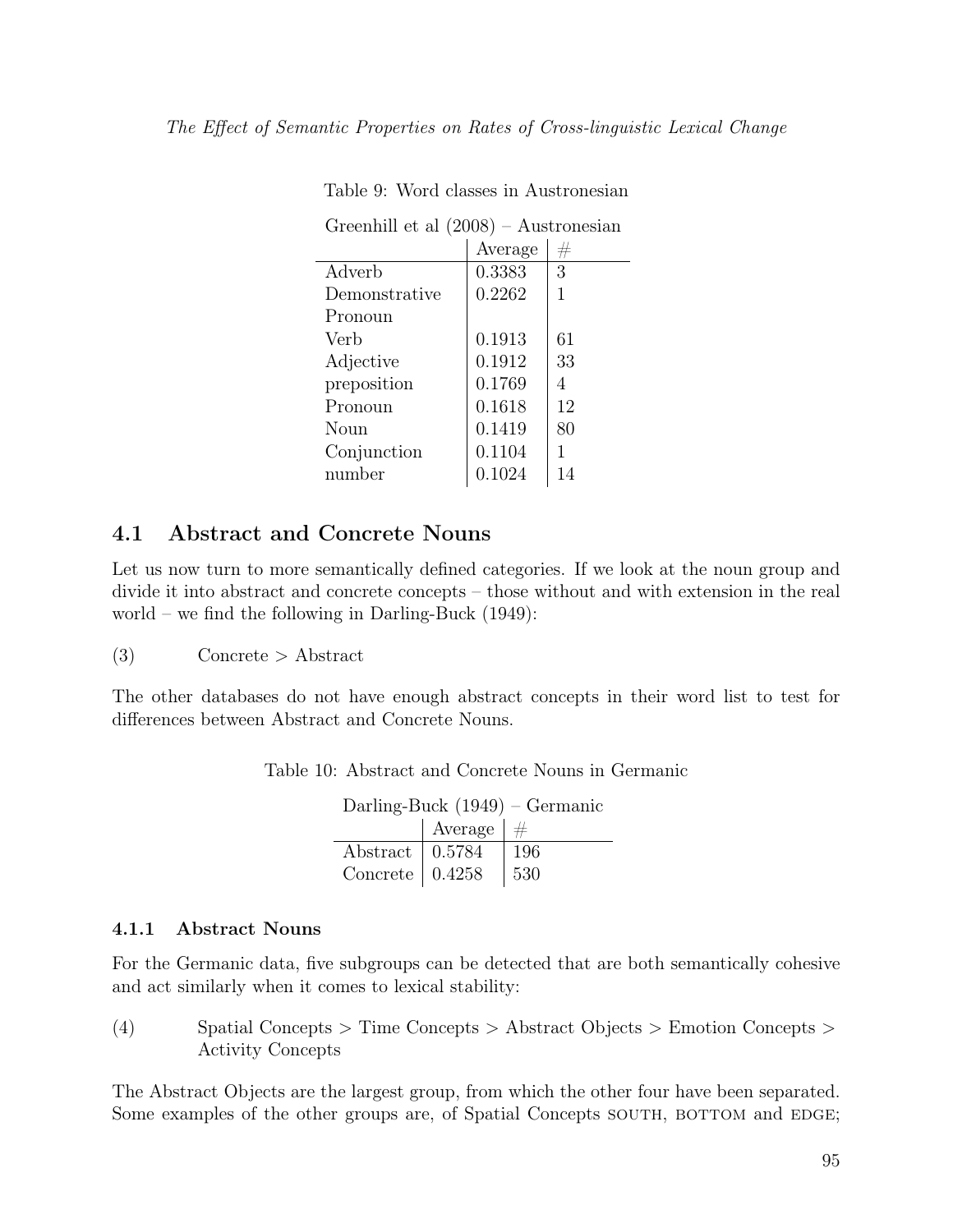of Time Concepts sunday, year, dawn; of Emotion Concepts doubt, passion, rage; of Activity Concepts theft, arson, supper. The Activity group within the noun category is the one semantically closest to the verb category, thus it is not strange to find it to be one of the subcategories most likely to change.

|                  | Average |     |
|------------------|---------|-----|
| Spatial          | 0.2197  | 13  |
| Time             | 0.3532  | 26  |
| Abstract Objects | 0.61    | 113 |
| Emotion          | 0.7246  | 17  |
| Activity         | 0.7449  | 23  |

Darling-Buck (1949) – Germanic

Semantically speaking, it seems that the less clear extension a concept has in the real world, the more likely it is to change. Spatial concepts, such as south or edge are easier to define (usually by pointing to an example) than are emotion concepts: there are many kinds of doubt and rage. Likewise, it is easier to point to, and provide real world examples for, spatial concepts than for time concepts.

### 4.1.2 Concrete Nouns

Concrete Nouns could be further subdivided into the subgroups Natural Events, Food, Flora&Fauna, Body, Physical Objects and Humans. Any attempt to separate Flora and Fauna resulted in subgroups that behaved very differently in the three datasets, while collapsing them led to a more uniform ranking in all language families. In the Darling-Buck (1949) data, Food is a semantic tag different from Physical Object since there are more foodstuffs listed, and they are in general much more lexically stable than other physical objects, thus meriting a group of their own.

Except for Food, the other semantic tags can be shared by the three data sources. The ranking is uniform, with one exception, Body. If we remove that group, we get the following ranking:

(5) Natural Events > Flora & Fauna > Physical Objects > Humans

The group Humans includes concepts unique to human beings such as SISTER or CARPENTER. Flora & Fauna has concepts denoting animals and plants, with the exception of animal body parts usually associated with animals, such as TAIL, which instead turn out, based on similarity of lexical stability to fit better with the category Body Parts. Natural Events are situations, events and places associated with the world, such as RAIN or SKY. Especially in the Austronesian data, the difference between Body and Flora& Fauna is very small. Once Body is removed, the ranking is much clearer, and it may be that it should not be considered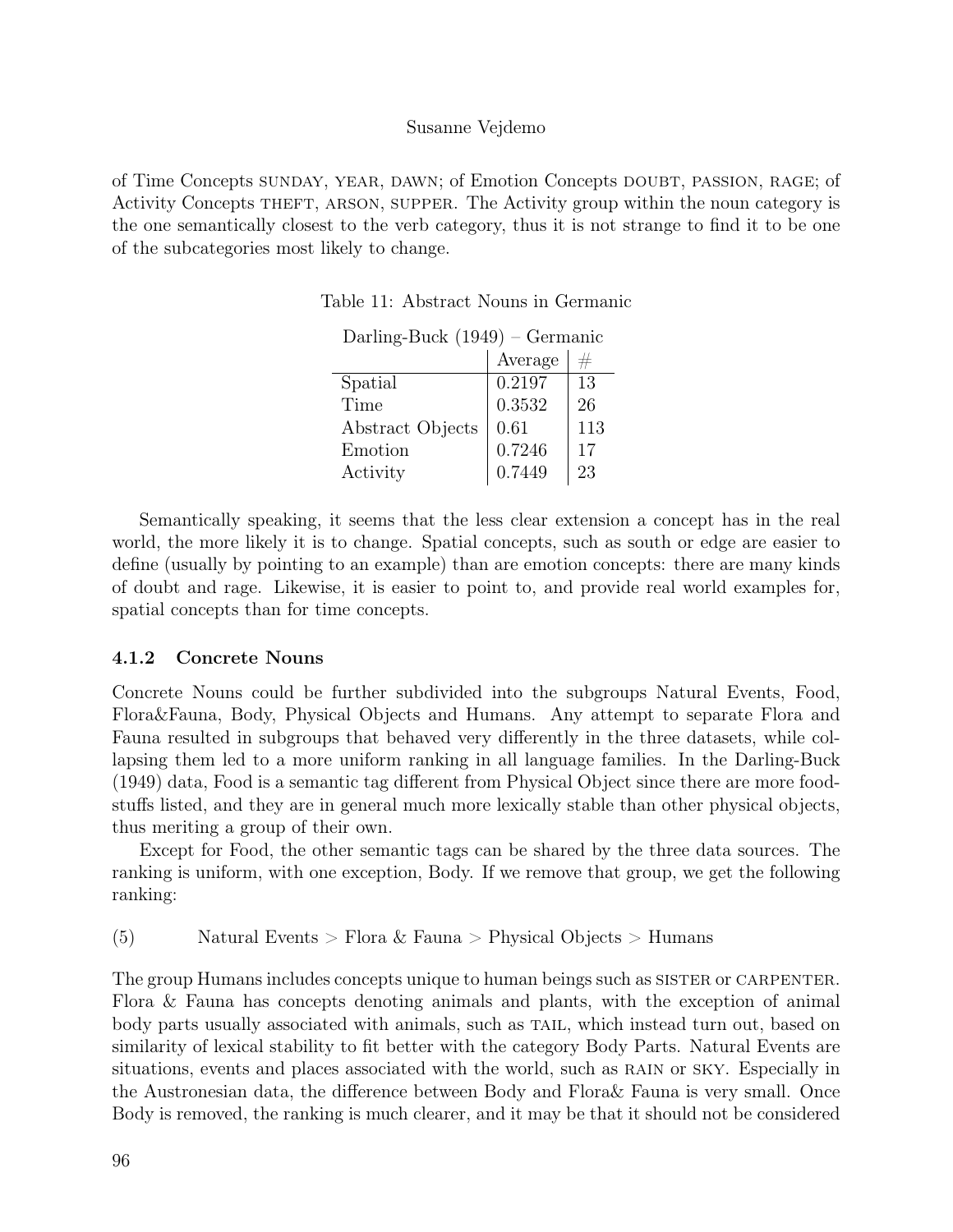as a group of its own; but then again, it has interesting subgroups, as I shall presently show.

| Darling-Buck (1949)<br>Germanic |         |     |  |
|---------------------------------|---------|-----|--|
|                                 | Average | #   |  |
| Natural                         | 0.262   | 21  |  |
| Events                          |         |     |  |
| Food                            | 0.31893 | 15  |  |
| $Flora\&$                       | 0.33288 | 94  |  |
| fauna.                          |         |     |  |
| Body                            | 0.36072 | 57  |  |
| Physical                        | 0.43932 | 228 |  |
| Objects                         |         |     |  |
| Humans                          | 0.5543  | 114 |  |
|                                 |         |     |  |

Table 12: Concrete Nouns in Germanic

|  | Table 13: Concrete Nouns in Indo-European |  |  |  |  |
|--|-------------------------------------------|--|--|--|--|
|--|-------------------------------------------|--|--|--|--|

| $D$ year of an $1552$ map $D$ and $D$ |         |    |  |  |
|---------------------------------------|---------|----|--|--|
|                                       | Average | #  |  |  |
| Body                                  | 0.2149  | 24 |  |  |
| Natural                               | 0.2211  | 11 |  |  |
| Events                                |         |    |  |  |
| Flora&                                | 0.2237  | 16 |  |  |
| Fauna                                 |         |    |  |  |
| Physical                              | 0.2869  | 16 |  |  |
| Objects                               |         |    |  |  |
| Human                                 | 0.3224  | 8  |  |  |
|                                       |         |    |  |  |

Dyen et al (1992) – Indo-European

Table 14: Concrete Nouns in Austronesian

Greenhill et al (2008) – Austronesian

|                 | Average |    |
|-----------------|---------|----|
| Natural Events  | 0.1286  | 11 |
| Body            | 0.1311  | 24 |
| Flora&Fauna     | 0.1311  | 16 |
| Physical Object | 0.1618  | 16 |
| Human           | 0.1678  |    |

In Indo-European (Dyen et al 1992) TONGUE, NOSE, EYE, EAR and HAND are the most stable body parts concepts, corresponding to the five basic senses of taste, smell, sight,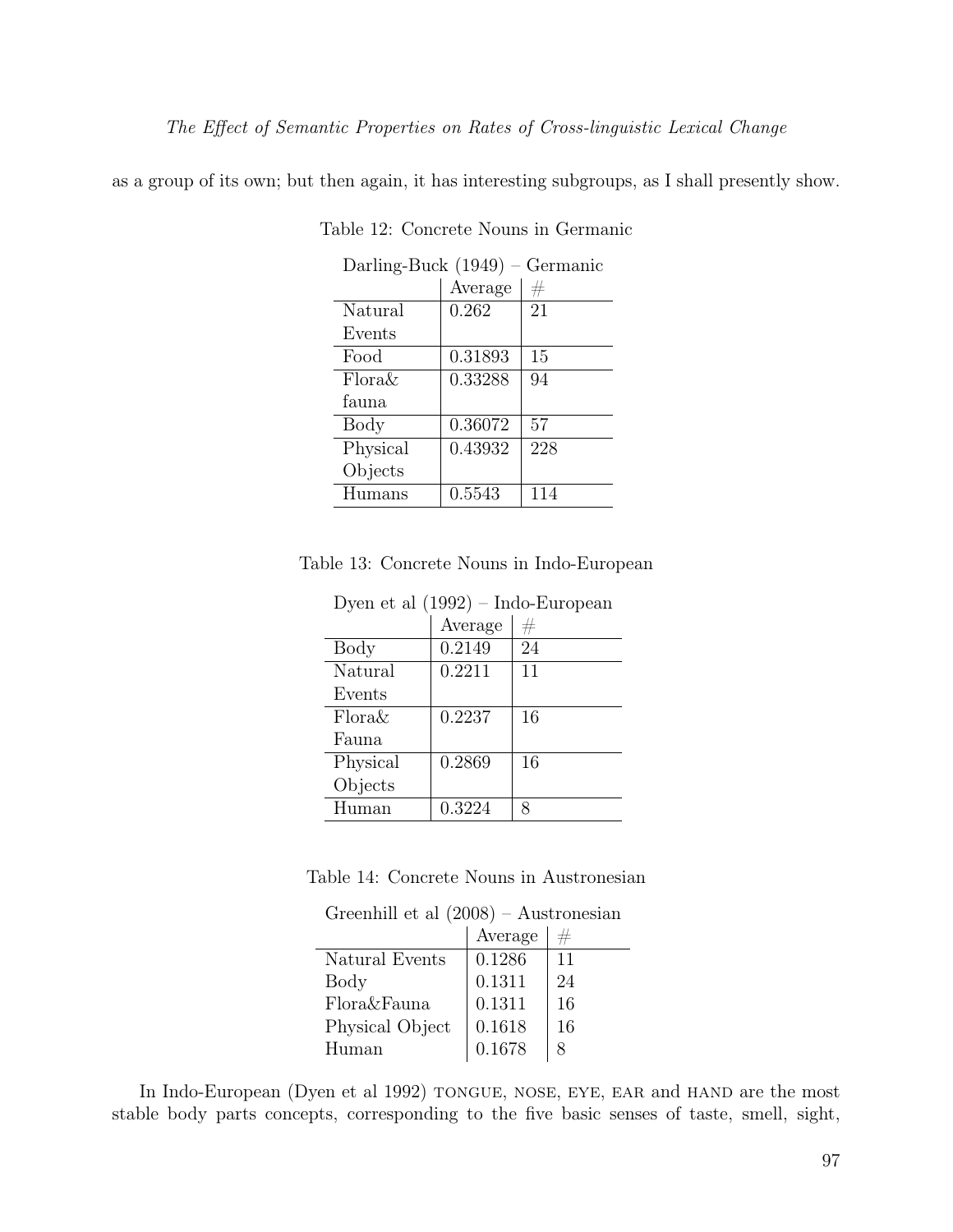hearing and touch. The issue becomes less clear when looking at the Austronesian languages (Greenhill et al 2007) where the "five senses" body parts are spread out along the entire spectrum from most to least lexically stable. We shall, however, return to this in a later section, to see if there could possibly be cultural reasons behind the stability of the "sensebody parts" in Indo-European.

Another interesting semantic subgroup is Human. Within the Human subgroup, we can divide the concepts into kinship concepts and non-kinship concepts. Kinship concepts, meaning words such as BROTHER and UNCLE, but not BOY or WOMAN, are those that must be interpreted within a family structure. All the concepts depend on there being at least one other concept with which it can be contrasted: for there to be a BROTHER, there must be siblings, for there to be an UNCLE, there must be a person who has a parent who has siblings. Non-kinship human concepts in the data are, on the other hand, professions or states, such as CARPENTER or WOMAN. In Indo-European (Dyen et al 1992) there are only four Kinship concepts listed (and four other Human concepts, of which MOTHER and then FATHER are clearly the most stable, followed by husband and wife in declining lexical stability), and the same ranking of these four concepts can be found in the Austronesian wordlist (Greenhill et al 2007).

| Darling-Buck $(1949)$ – Germanic |         |        |  |  |
|----------------------------------|---------|--------|--|--|
|                                  | Average | #      |  |  |
| Non-                             | 63      | 0.5974 |  |  |
| kinship                          |         |        |  |  |
| Kinship                          | 50      | 0.482  |  |  |

Table 15: Non-kinship and kinship subgroups of the Human group

If we turn only to the eleven Germanic languages, the Kinship group is larger. It shows a tendency for words genetically and culturally (in Germanic society) closer to the ego, (i.e the  $T'$  in the kinship network) to be more stable than others. Thus, SISTER, BROTHER, son and DAUGHTER all have the same stability, and constitute the most stable group, while stepmother, -father, -daughter and -son are slightly more likely to change, as in turn is a group consisting of the concepts MOTHER, FATHER, CHILD and WIDOW.

 $(6)$  (SISTER, BROTHER, SON, DAUGHTER) > (STEPMOTHER, STEPFATHER,  $s$ TEPDAUGHTER,  $s$ TEPSON) > (MOTHER, FATHER, CHILD, WIDOW) > Other Kinship Concepts.

In the ranking list above, the words within () have the same stability. Within the heading "Other Kinship Concepts" we find different kinds of uncles, aunts, cousins etc. These are all relatives who are, in Germanic society, genetically and culturally farther away than one's sister, stepmother or father would be.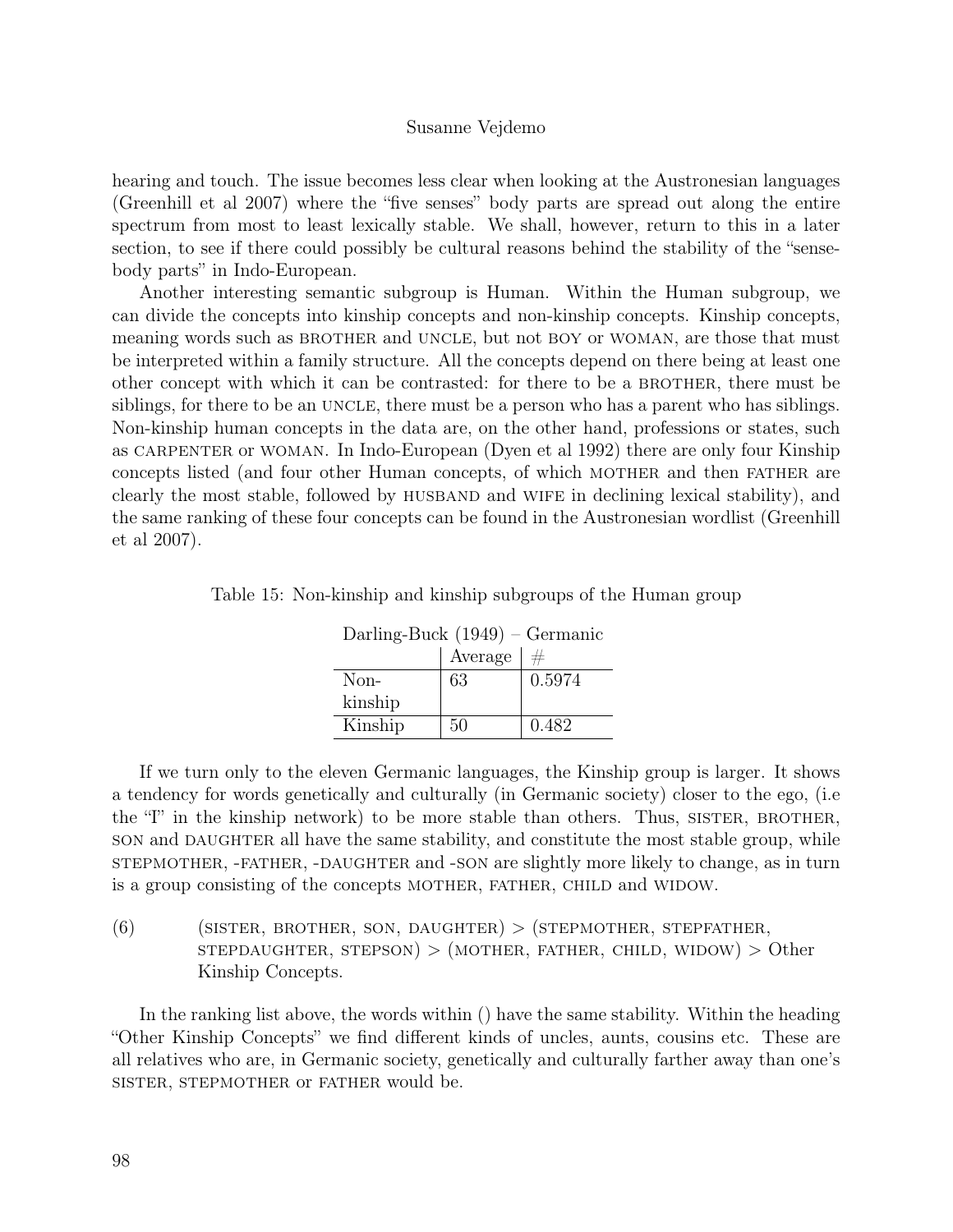### 4.2 Adjectives

Adjectives have been tagged by which kinds of features they typically assign to their head noun. Due to the difference in the relative size of the three data sets, the Germanic data (Darling-Buck 1949) has many more adjective concepts than the other data sources. The four semantic groups of concepts shared by all three data sources are, in the decreasing order of lexical stability:

(7) Color > Physical Spatial Property > Physiological Sense Property > State

Examples of Color concepts are BLACK and WHITE; of Physical Spatial Property STRAIGHT and WIDE; of Physical Sense Property DULL and COLD; of State DIRTY and OLD. In a more traditional semantic taxonomy, Color would probably be a subsection of Physical Sense Property concepts, but their relative lexical stability is sufficiently different to merit this set of concepts its own category.

Darling-Buck's (1949) Germanic data also displays several "Animate" semantic groups: they have the restriction that their head noun must be animate (as in living), i.e. they attempt to bestow the feature Animate on their head noun. A marked stability difference can be seen between emotion concepts, such as PROUD and SAD, and other concepts for animate humans, such as RICH and INSANE. These concepts, which are not present in the smaller databases, are similar to the State group of adjectives in Austronesian and Indo-European. As would be expected, the "Animate, human, emotion" group is also similar to the States group when it comes to stability ranking: they all turn out to be the least stable of the ranked adjectives.

| Darling-Buck (1949)<br>Germanic |         |         |  |  |
|---------------------------------|---------|---------|--|--|
|                                 | Average | $^{\#}$ |  |  |
| Color                           | 0.1273  | 6       |  |  |
| Animate,                        | 0.25    | 1       |  |  |
| Animal                          |         |         |  |  |
| Physical,                       | 0.3242  | 25      |  |  |
| Spatial                         |         |         |  |  |
| Physical,                       | 0.4045  | 24      |  |  |
| Sense                           |         |         |  |  |
| Animate                         | 0.5283  | 18      |  |  |
| State                           | 0.6535  | 33      |  |  |
| Animate,                        | 0.7555  | 11      |  |  |
| Human                           |         |         |  |  |
| Animate,                        | 1.1517  | 3       |  |  |
| Human,                          |         |         |  |  |
| Emotion                         |         |         |  |  |

|  | Table 16: Adjectives in Germanic |  |  |
|--|----------------------------------|--|--|
|--|----------------------------------|--|--|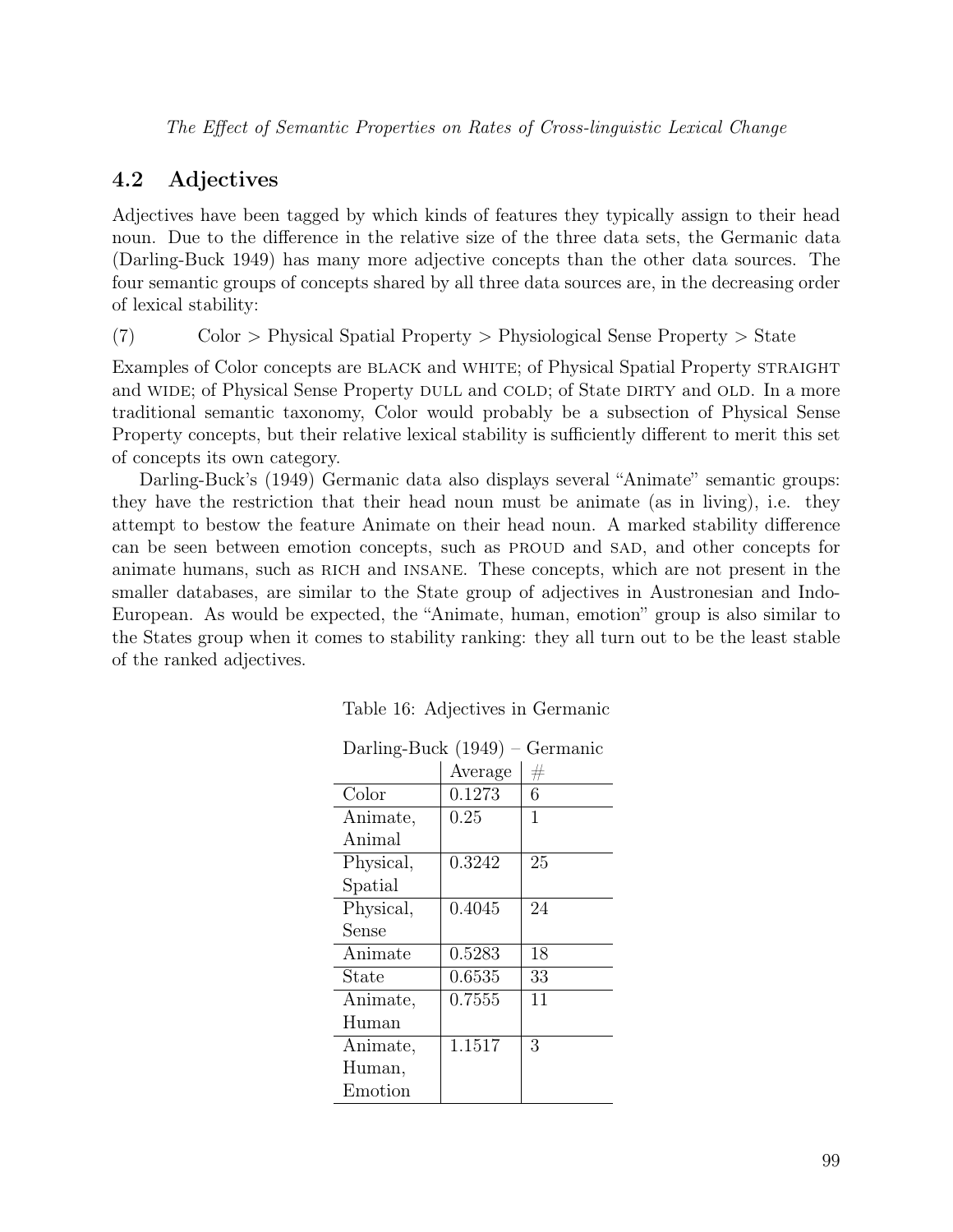| Dyen et al $(1992)$ – Indo-European |         |    |  |
|-------------------------------------|---------|----|--|
|                                     | Average | #  |  |
| Color                               | 0.2     | 5  |  |
| Physical,                           | 0.2763  | 12 |  |
| Spatial                             |         |    |  |
| Physical,                           | 0.2895  | 8  |  |
| Sense                               |         |    |  |
| State                               | 0.3233  |    |  |
|                                     |         |    |  |

Table 17: Adjectives in Indo-European

Table 18: Adjectives in Austronesian

Greenhill et al (2008) – Austronesian

|              | Average | $^{\#}$ |
|--------------|---------|---------|
| Color        | 0.1704  | 5       |
| Physical,    | 0.1824  | 12      |
| Spatial      |         |         |
| Physical,    | 0.1927  | 6       |
| Sense        |         |         |
| <b>State</b> | 0.2112  | 10      |

### 4.3 Cultural Influence

As stated in the introduction, the semantic nature of a lexeme and its frequency of use is not the only thing which can affect lexical stability. Cultural importance should affect lexical stability: we know of many cultures where archaic language is part of religious practices, for instance, with the Indian religious devotion to preserving the ancient pronunciation and vocabulary of Sanskrit as a famous case in point.

When one looks at the ratings for lexical stability for specific body parts in Indo-European, it is evident that, with the exception of TOOTH, the most stable concepts are ear, tongue, eye, hand and nose. These correspond neatly to the five senses of hearing, tasting, seeing, touching and smelling. This could be because of some cognitive, universal foundation for of these concepts, but when the data from the Indo-European language variants is compared with data from Austronesian language variants, we see that no such grouping of the "sense-concepts" is visible in Austronesian. Indeed, Goody (2002) discusses the universality of the senses and opines that "looking at the question more from the standpoint of social or cultural anthropology, there is little evidence that the recognition of senses as a category, in particular of a group of five senses, is a widespread conceptualization outside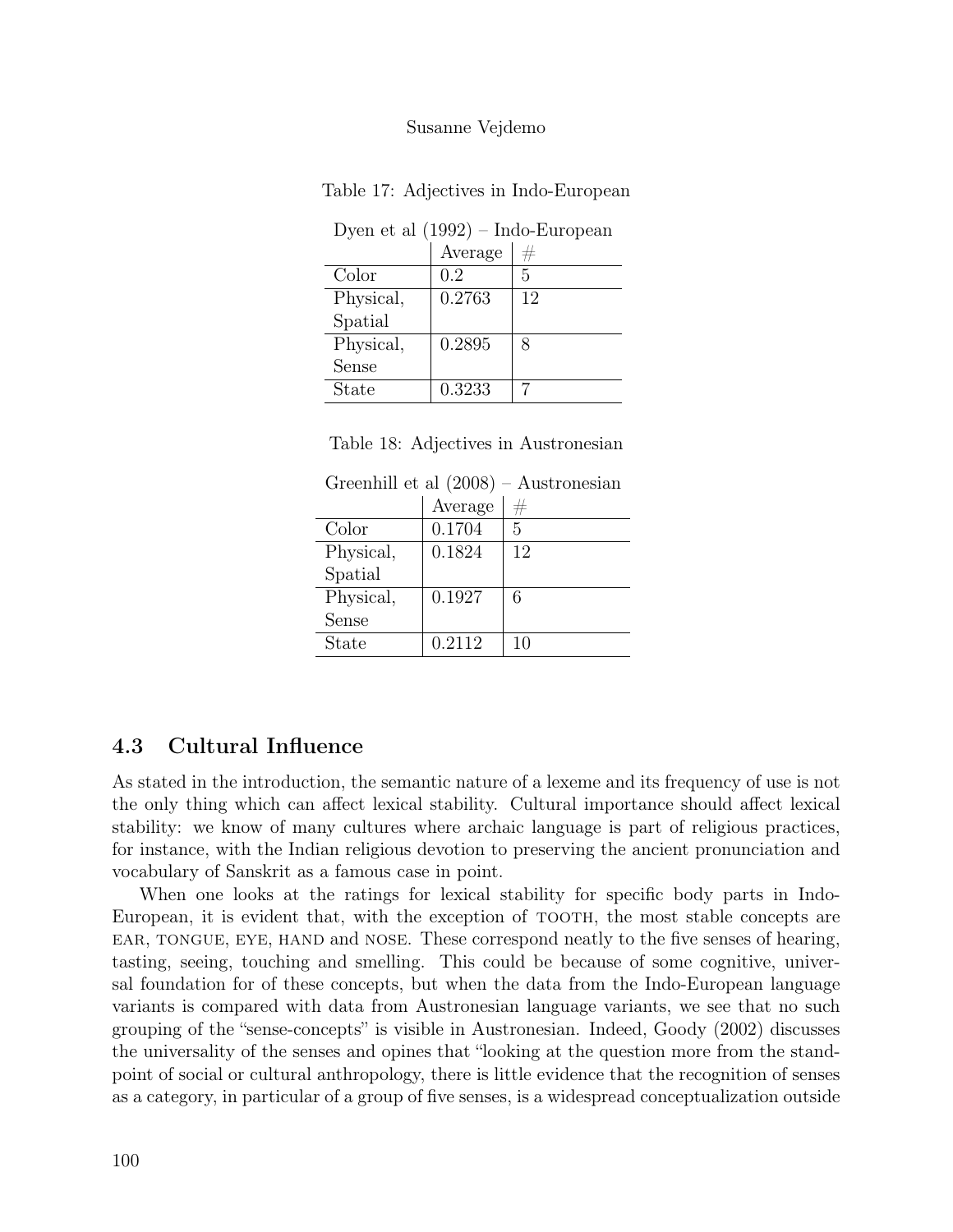Europe and Asia."

Lexical stability can thus be a tool for finding culturally important groups of words, though the fact that the lexical stability of a concept can be due to cultural influence, the influence of the semantic nature of the concept and its frequency of use (as in Pagel et al 2007) means that much care needs to be taken in trying to identify the real cause of a certain level of lexical stability.

Table 19: Stability rating for body parts concepts. The left-most number indicates ranking – thus two concepts with the same number have the same stability ranking.

|                  | Indo-European (95 language variants) | Austronesian (around 400 language variants) |                |                   |                    |
|------------------|--------------------------------------|---------------------------------------------|----------------|-------------------|--------------------|
| Rank             | Concept                              | of<br>Average<br>#                          | Rank           | Concept           | Average<br>#<br>of |
|                  |                                      | cognate classes                             |                |                   | cognate classes    |
| $\mathbf{1}$     | <b>EAR</b>                           | 0.0632                                      | $\mathbf{1}$   | <b>EYE</b>        | 0.0316             |
| $\overline{2}$   | <b>TONGUE</b>                        | 0.0638                                      | $\overline{2}$ | <b>LIVER</b>      | 0.0483             |
| 3                | TOOTH (FRONT)                        | 0.0737                                      | 3              | <b>BLOOD</b>      | 0.0624             |
| $\overline{4}$   | <b>EYE</b>                           | 0.0842                                      | $\overline{4}$ | <b>BREAST</b>     | 0.0639             |
| $\overline{5}$   | <b>HAND</b>                          | 0.1158                                      | $\mathbf 5$    | <b>HAND</b>       | 0.0802             |
| $\,6$            | <b>NOSE</b>                          | 0.1368                                      | 6              | <b>HAIR</b>       | 0.0875             |
| $\overline{7}$   | <b>HEART</b>                         | 0.1383                                      | 7              | <b>TAIL</b>       | 0.0981             |
| 8                | <b>FOOT</b>                          | 0.1579                                      | 8              | <b>FEATHER</b>    | 0.1076             |
| $\boldsymbol{9}$ | MEAT (FLESH)                         | 0.1684                                      | 9              | <b>HEAD</b>       | 0.1153             |
| 10               | <b>BLOOD</b>                         | 0.1684                                      | 10             | <b>SKIN</b>       | 0.1181             |
| $10\,$           | <b>BONE</b>                          | 0.1684                                      | 11             | <b>MOUTH</b>      | 0.1277             |
| 11               | <b>LIVER</b>                         | 0.1935                                      | 12             | <b>BELLY</b>      | 0.1348             |
| $12\,$           | <b>HEAD</b>                          | $0.2\,$                                     | 13             | <b>WING</b>       | 0.142              |
| 13               | FEATHER (LARGE)                      | 0.2021                                      | 14             | MEAT/FLESH        | 0.1438             |
| 14               | <b>MOUTH</b>                         | 0.2211                                      | 15             | <b>BONE</b>       | 0.1573             |
| 15               | SKIN (OF PERSON)                     | 0.2316                                      | 16             | <b>TONGUE</b>     | 0.1578             |
| $16\,$           | <b>WING</b>                          | 0.266                                       | 17             | EAR               | 0.1634             |
| 16               | <b>NECK</b>                          | 0.266                                       | 18             | <b>BACK</b>       | 0.1736             |
| 17               | <b>HAIR</b>                          | 0.2737                                      | 19             | <b>NOSE</b>       | 0.1768             |
| 18               | LEG                                  | 0.2947                                      | 20             | <b>TOOTH</b>      | 0.1788             |
| 19               | <b>TAIL</b>                          | 0.3085                                      | 21             | LEG/FOOT          | 0.2204             |
| $20\,$           | <b>BELLY</b>                         | 0.3298                                      | $22\,$         | <b>INTESTINES</b> | 0.2395             |
| 21               | <b>BACK</b>                          | 0.3372                                      | 23             | <b>NECK</b>       | 0.2435             |
| $22\,$           | <b>GUTS</b>                          | 0.4222                                      |                |                   |                    |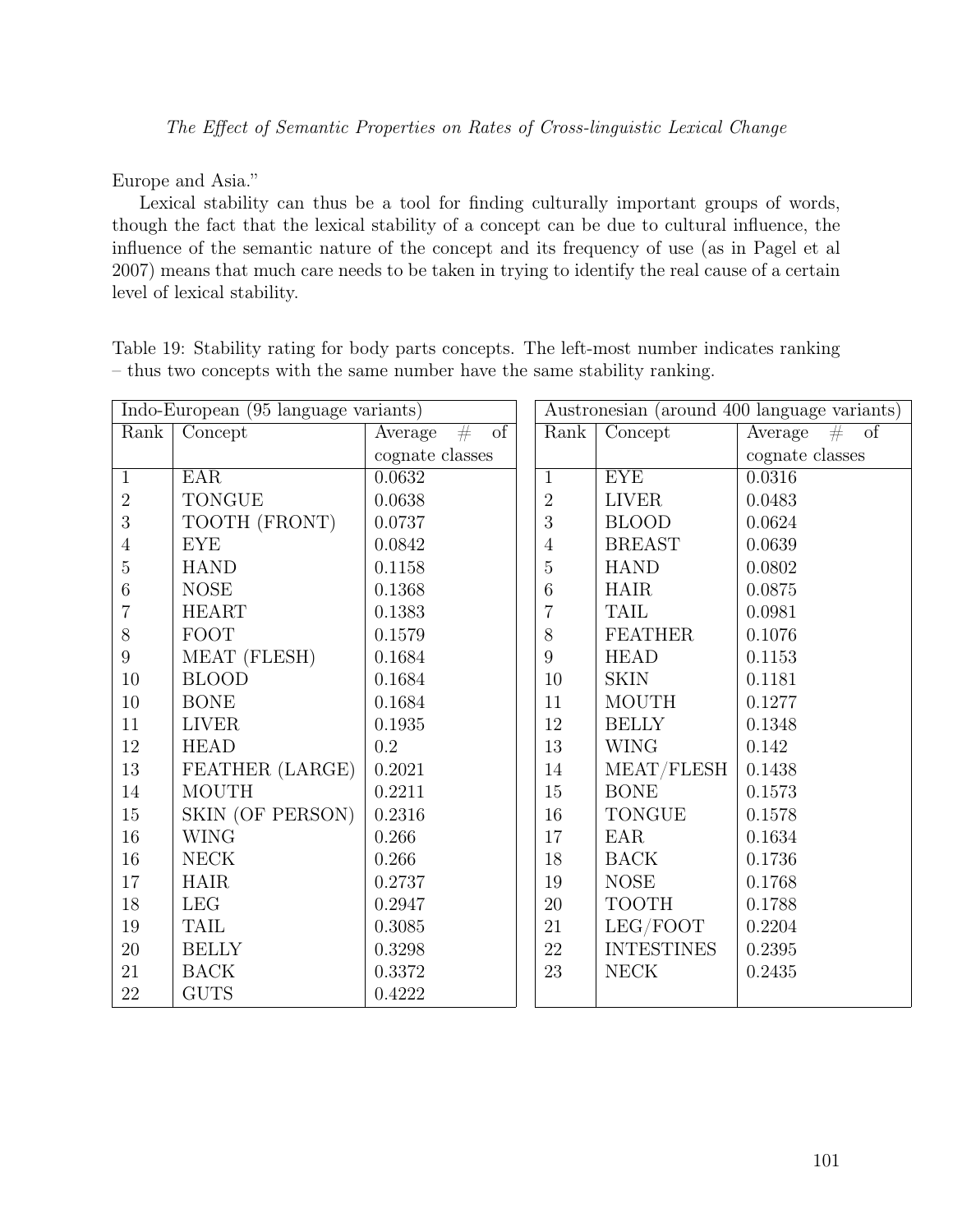# 5 Discussion

The goal of this paper was to see if there is reason to suspect that semantic properties of concepts affect their rate of lexical change – if semantically different kinds of verbs, or different kinds of nouns, show differences in behavior.

The patterns seen in this study cannot be wholly attributed to cultural factors, judging by the cultural differences between the Austronesian and Indo-European language areas. Cultural effects on word stability does occur though, as seen in the case of the "sense bodyparts" in Indo- European. It appears that the patterns of lexical change are at least partly semantic: this can be seen in some overarching trends in the data. However, the degree of influence that cultural factors, semantic factors or discourse factors (frequency of use) wield is not known.

Within the Noun group, Concrete Nouns are lexically less likely to change than Abstract Nouns:

#### (8) Concrete Noun > Abstract Noun

And within the Abstract Noun group, words corresponding to Activities seem to change far more often than the other kinds of words, followed shortly by Emotion concepts.

(9) Other Abstract Nouns > Emotions > Activities

I have not investigated the verb group for subdivisions so far, though hopefully this can be done in future research. Even so, it seems as if we are moving along a spectrum of degree of extension in the world. Since extension is often considered a binary quality, a better term might be degree of presence in the universe of discourse. The more presence a concept has, the more lexically stable it seems to be, and the less extension it has, the more it is likely to change. Concepts with less presence could be argued to be harder to "pin down" by speakers: they are more complex, and thus have fewer nuances worth describing, which might account for their readiness to change. For these concepts, while there might be one core concept, (e.g. boy), there are also others that are very similar: different kinds of synonyms (e.g. TEENAGE-BOY, NICE-AND-POLITE-BOY, MISCHEVIOUS-BOY). When there are several lexemes overlapping over a semantic space, it is easy for their meanings to change. Less complex concepts with less presence have fewer synonyms; for instance THREE. While three and other numbers might be a conceptually quite complex phenomenon, involving accepting that there are natural numbers and so forth, for most language users it is very easy to say whether an object has the property three or if it doesn't: unless one receives instruction in counting, three typically remains a visible characteristic, while choosing the appropriate word for a young male might be harder.

Within the adjective group also, colors are the most stable while states are the least stable. Theoretically, the color of an object is a highly complex thing, but in practice, there are still arguably fewer ways to describe a color (it can be pointed to more easily) than states such as DULL.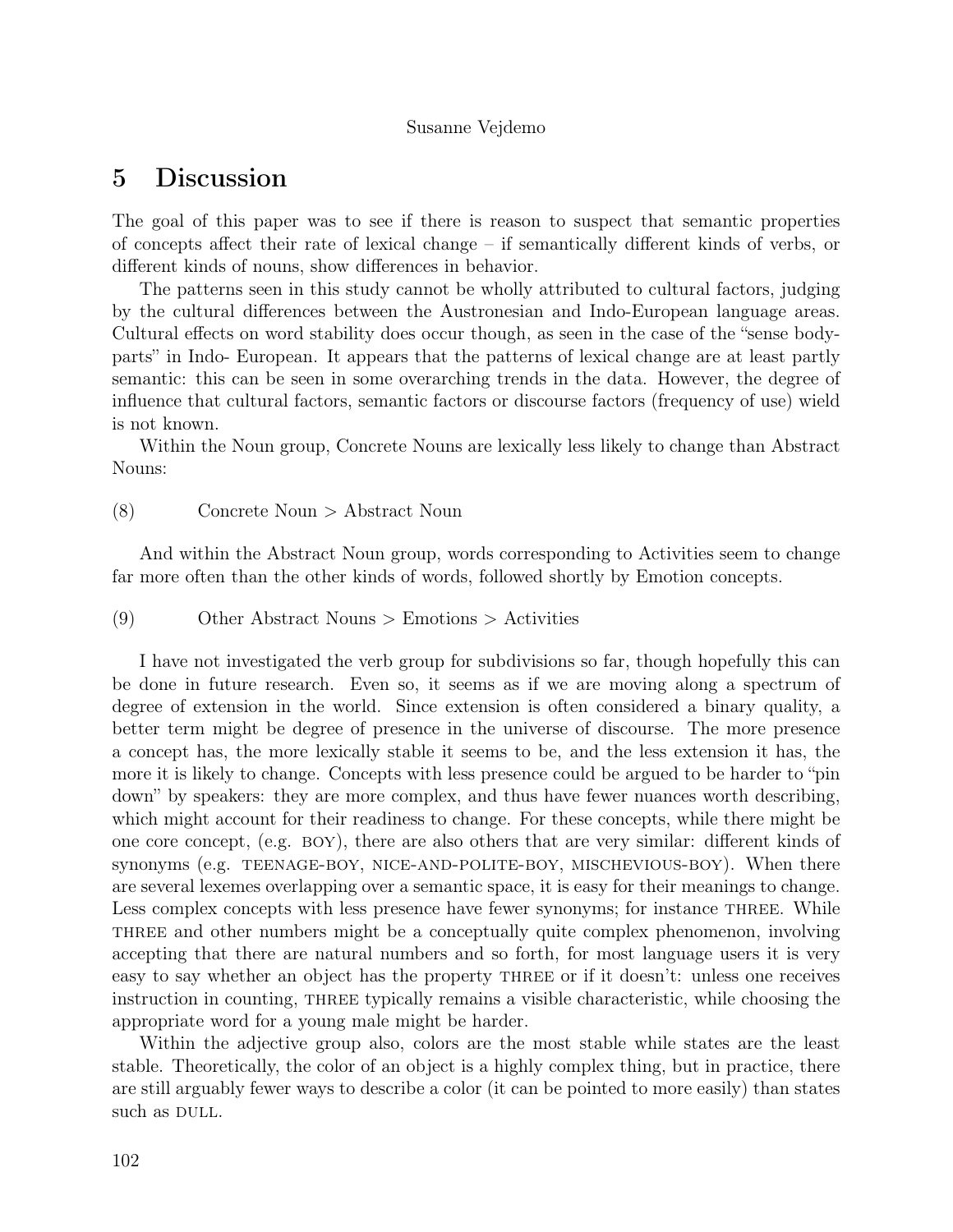(10) Color > Physical Spatial Concept > Physical Sense Concept > State

This is not an attempt to suggest that the semantic patterns in lexical change alone can account for the differences in rates of change. Further research should aim to uncover how these semantic effects are linked to the word frequency effects found by Pagel et al (2007). It is possible that the concepts making up, e.g. the subgroup state, are simply more talked about than *physical sense* concepts, which in turn are more talked about than *physical spatial* concepts. But it could also be the case that accounting for semantic groupings would explain some of the 50% of diachronic lexical change that Pagel et al (2007) do not account for.

Future studies should also investigate the effect that semantic attitudes have on lexical stability: it seems that certain concepts have a stronger tendency to have many slang terms (such as concepts related to sex, drugs or ill-favored groups of people), which undoubtedly lowers their lexical stability. One of the reasons for looking closer into this is the search for, to borrow biology terms, phenetic and typological concepts. A phenetic concept would be a data point that is unique – finding it in two different sets suggests that the sets are linked. A typological concept (in the biological sense) would be a data point that can be found in many different sets, not necessarily because of a link between them. If the inherent lexical stability of a certain mental concept, or group of mental concepts, is known, this would be important to any attempt to use lexical stability in the search for links between languages and between language families. More stable concept would make much better candidates for producing phetentic data points.

Lexical stability can also be a measurement of cultural importance attached to concepts, especially when a certain set of words behave as a group in one language or family, but no such patterns can be seen in another. This has been exemplified by the different rankings of body parts in the Indo-European and Austronesian language families, and could undoubtedly be applied to many other groups of concepts. Apart from the many unexplored areas of the current data – such as verbs – future research could, and in fact must, find firmer statistical methods to validate the ranking.

#### References

- Bergslund, Knut & Hans Vogt, 1962. On the validity of glottochronology. Current Anthropology 3:115-153.
- Darling-Buck, Carl. 1949. A Dictionary of Selected Synonyms in the Principal Indo-European Languages. A Contribution to the History of Ideas. Chicago : University of Chicago Press.
- Dahl, Östen. 2004. The growth and maintenance of linguistic complexity. Studies in language companion series, v. 71. Amsterdam: John Benjamins.
- Field, Fredric W. 2002. *Linguistic borrowing in bilingual contexts*. Studies in language companion series, v. 62. Amsterdam: John Benjamins.
- Greenhill, Simon J., Robert Blust & Russell D. Gray. 2008. The Austronesian basic vocabulary database: from bioinformatics to lexomics. Evolutionary Bioinformatics Online 4:271-83.